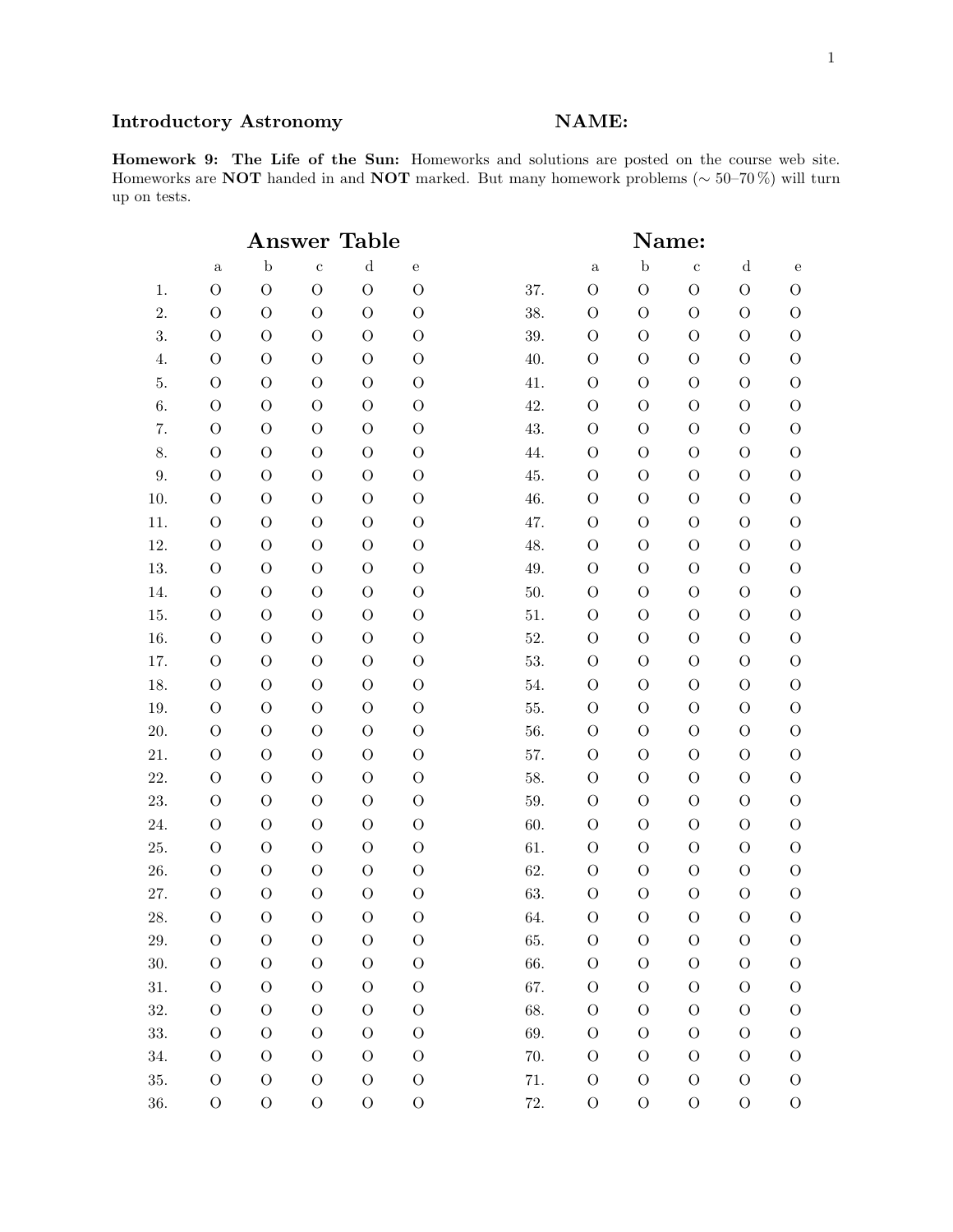001 qmult 00007 1 4 1 easy deducto-memory: reading done 2

1. Did you complete reading the Introductory Astronomy Lecture before the SECOND DAY on which the lecture was lectured on in class?

a) YYYessss! b) Jawohl! c) Da! d) Sí, sí. e) OMG no!

SUGGESTED ANSWER:  $(a),(b),(c),(d)$ 

Wrong answers:

e) As Lurch would say AAAARGH.

Redaction: Jeffery, 2008jan01

040 qmult 00100 1 4 3 easy deducto-memory: life history of Sun

### Extra keywords: Sunlife

- 2. The life history of our own star, the Sun, is known to us by:
	- a) direct observations of all of its stages.
	- b) direct observations of most of its stages plus observations of other stars in all their stages and modeling.
	- c) direct observations of its current stage plus observations of other stars in all their stages and modeling.
	- d) modeling alone.
	- e) sheer guesswork.

### SUGGESTED ANSWER: (c)

We only directly observe the Sun in its current stage: i.e., the middle main sequence stage. The Sun has been there all of human history and will be there all of foreseeable human history.

#### Wrong answers:

e) "Sheer" and "guesswork" are correctly spelt anyway.

Redaction: Jeffery, 2001jan01

```
040 qmult 00200 1 1 5 easy memory: interstellar medium (ISM) defined 1
Extra keywords: CK-299,321, Sunlife
```
3. The interstellar medium (ISM) consists of:

a) planets. b) molecular clouds only. c) stars. d) dust only. e) gas and dust.

SUGGESTED ANSWER: (e)

### Wrong answers:

a) As Lurch would say: "Aaaarh."

Redaction: Jeffery, 2001jan01

040 qmult 00310 1 4 1 easy deducto-memory: nebula defined Extra keywords: CK-302,321, Sunlife

4. In modern astronomy, a nebula (plural nebulae) is a:

a) cloud of a gas in space. b) large main sequence star. c) small main sequence star. d) bright star. e) young star.

### SUGGESTED ANSWER: (a)

There are many kinds of nebulae: e.g., emission, dark, supernova remnant, reflection, and spiral nebulae: the last one is just a historical name since the spiral nebulae are spiral galaxies and not clouds, but before they were known to be galaxies were called nebulae because they looked like clouds to telescopic observers.

### Wrong answers:

e) As Lurch would say: "Aaaarh."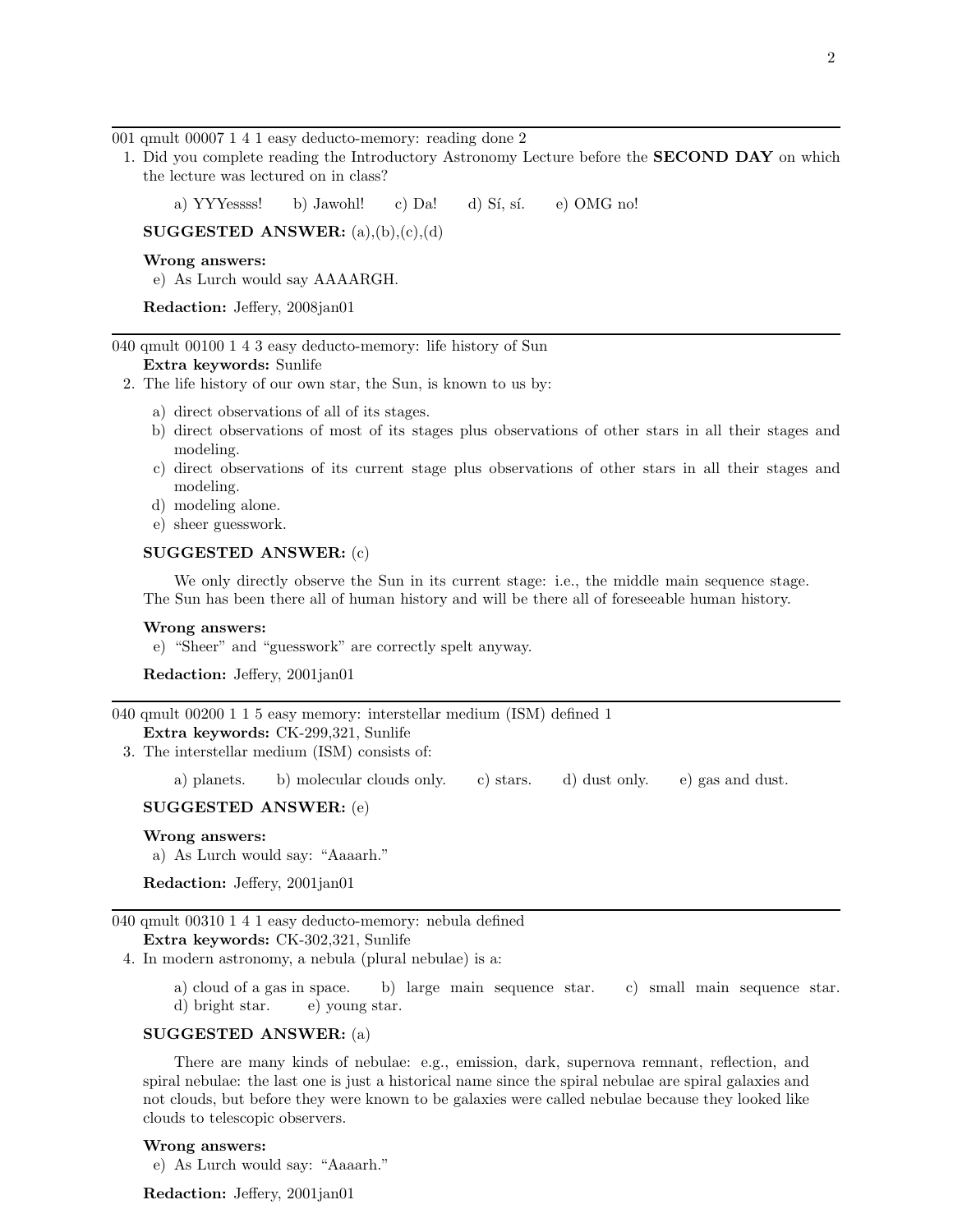040 qmult 00320 1 1 5 easy memory: molecular cloud and stars

Extra keywords: CK-321, Sunlife

5. The dense, cold component of the interstellar medium from which stars are believed to form is made of:

a) H II (ionized hydrogen) regions. b) white dwarfs. c) protostars. d) Lyman-Alpha forests. e) molecular clouds.

SUGGESTED ANSWER: (e) See Se-220. The molecular clouds don't always have to be giant molecular clouds: are they usually giant molecular clouds?

#### Wrong answers:

d) Some of these critters probably do end up helping to make stars.

Redaction: Jeffery, 2001jan01

040 qmult 00330 2 1 5 moderate memory: molecular cloud composition

Extra keywords: CK-300, Sunlife

6. The composition of molecular clouds in the interstellar medium is dominated by:

a) carbon dioxide. b) molecular oxygen only. c) helium gas only. d) amino acids. e) molecular hydrogen gas and helium gas.

### SUGGESTED ANSWER: (e)

Hydrogen and helium dominate the composition of the universe and a molecular cloud should have molecules. Zeilik p. 332 confirms that the hydrogen in molecular clouds is molecular hydrogen.

### Wrong answers:

a) Carbon dioxide is an important tracer of molecular clouds, but it is a minority species.

Redaction: Jeffery, 2001jan01

040 qmult 00410 3 4 1 tough deducto-memory: molecular clouds and their dust

Extra keywords: Sunlife , long question

- 7. Molecular clouds are probably about 1 per cent dust by mass.
	- a) The dust is VERY IMPORTANT to these clouds. It is HIGHLY OPAQUE to visible and ultraviolet light, and so keeps most hard electromagnetic radiation out of the inner regions of the clouds. This prevents the destruction of molecules by hard radiation. Moreover, it is probable that many molecules form on dust grains: free atoms stick onto the grains, meet there, bond, and then escape in molecular form: i.e., the grains act as catalysts. Dust tends to promote molecule formation and molecules tend to need dust. Thus, whenever you have a lot of dust, you often have molecules and vice versa.
	- b) The dust is VERY IMPORTANT to these clouds. It is COMPLETELY TRANSPARENT to visible and ultraviolet light, and allows plenty of hard electromagnetic radiation into the inner regions of the clouds. This prevents the destruction of molecules by hard radiation. Moreover, it is probable that many molecules form on dust grains: free atoms stick onto the grains, meet there, bond, and then escape in molecular form: i.e., the grains act as catalysts. Dust tends to promote molecule formation and molecules tend to need dust. Thus, whenever you have a lot of dust, you often have molecules and vice versa.
	- c) The dust is COMPLETELY UNIMPORTANT to these clouds. True, the dust is HIGHLY OPAQUE to visible and ultraviolet light, and so keeps most hard electromagnetic radiation out of the inner regions of the clouds. This prevents the destruction of molecules by hard radiation. Moreover, it is probable that many molecules form on dust grains: free atoms stick onto the grains, meet there, bond, and then escape in molecular form: i.e., the grains act as catalysts. Nevertheless, there are plenty of molecular clouds that are **COMPLETELY DUST-FREE**. In such clouds, the whole process of star formation is laid bare to visible light observers.
	- d) The dust is VERY IMPORTANT to these clouds. It is HIGHLY OPAQUE to visible and ultraviolet light, and so keeps most hard electromagnetic radiation out of the inner regions of the clouds. This prevents the destruction of molecules by hard radiation. Moreover, it is probable that many molecules form on dust grains: free atoms stick onto the grains, meet there, bond, and then escape in molecular form: i.e., the grains act as catalysts. Nevertheless, there are plenty of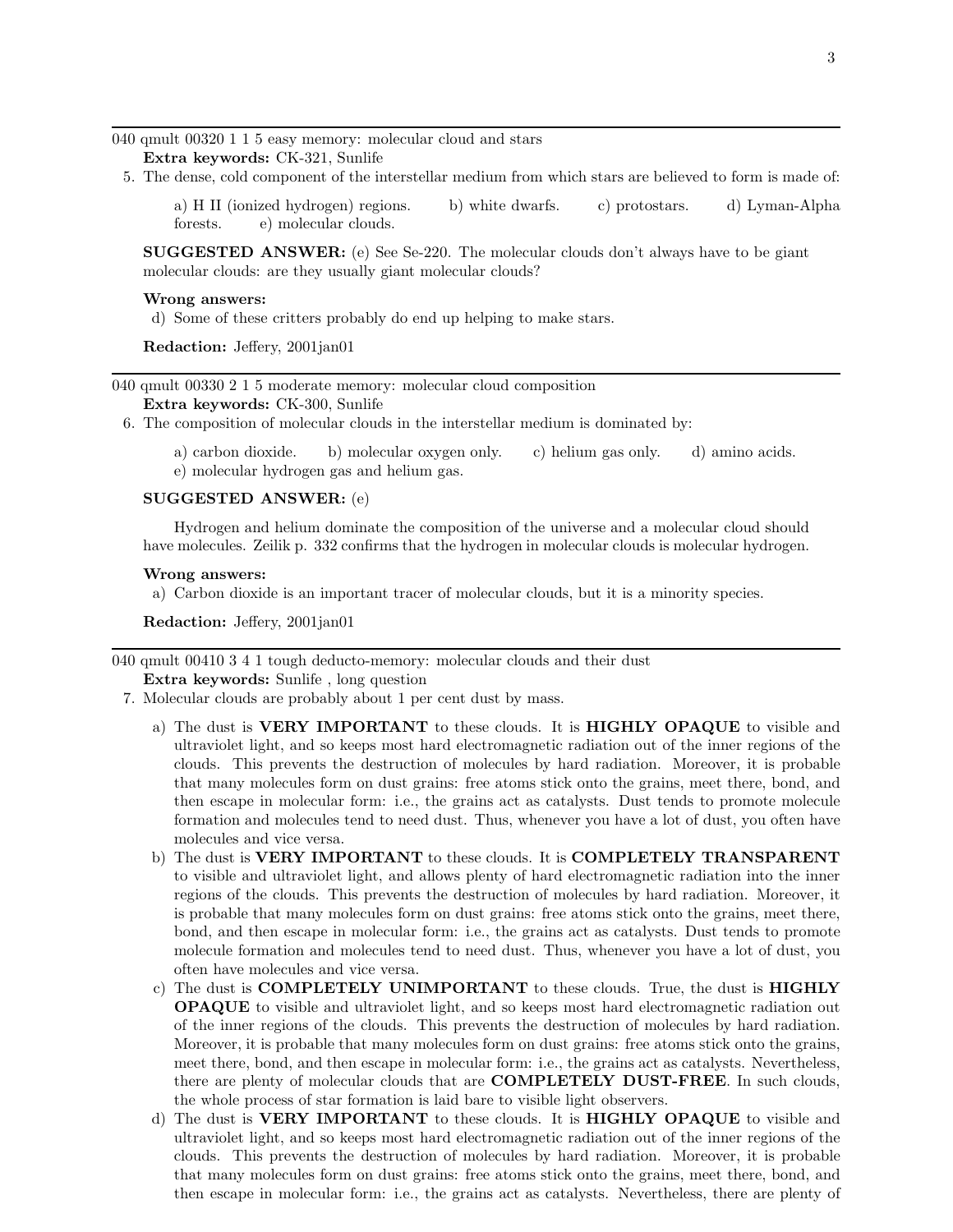molecular clouds that are **COMPLETELY DUST-FREE**. In such clouds, the whole process of star formation is laid bare to visible light observers.

e) The presence of this dust is just coincidental. It just happens that where there is dust there are molecular clouds, and where there is no dust there arn't. Things could be entirely otherwise; they just arn't.

SUGGESTED ANSWER: (a) The problem discusses details that weren't and needn't be emphasized in class. But it shows who's thinking. See Se-212 and Zeilik p. 333, 337.

#### Wrong answers:

- b) Hard radiation tends to break up molecules, whose bonds are not that robust. Thus the premise and conclusion of the answer disagree.
- c) No, dust is important and molecular clouds and dust usually go together. But there can be dust without molecules and the reverse is probably true. But giant molecular clouds probably always have a lot of dust.
- d) No, there arn't molecular clouds where one can see the star formation process in the visible: it seems to be always dust-shrouded.
- e) Coincidences due happen, but modern science always suspects (and sometimes wrongly) that behind any seeming coincidence lies a a relationship.

Redaction: Jeffery, 2001jan01

040 qmult 00420 2 4 3 moderate deducto-memory: molecular cloud dust described

### Extra keywords: Sunlife

- 8. Interstellar dust probably varies widely in composition, size scale, and structure. But there some ideas about typical dust that are generally accepted.
	- a) Although size scale probably varies widely, a typical dust grain may be of order  $1 \mu m = 10^{-6}$  m in size, but it won't be perfectly spherical. There may be a core of **VOLATILE** material of order  $0.05 \mu m$  consisting of silicates (silicon and oxygen compounds that make up most terrestrial rock), iron, or graphite. The GRAIN MANTLE may be mostly NONVOLATILE ICES: e.g.,  $H_2O$ (water ice),  $CO<sub>2</sub>$  (carbon dioxide ice or dry ice),  $CH<sub>4</sub>$ , and  $NH<sub>3</sub>$ . The grain surface may have complex molecules forming tarry substances. Dust probably forms in STELLAR WINDS AND SUPERNOVA EJECTA. There relatively dense VOLATILES condense out forming the cores as the ejected gas cools. As the gas cools more, NONVOLATILES condense out on the cores.
	- b) Although size scale probably varies widely, a typical dust grain may be of order  $1 \mu m = 10^{-6}$  m in size, but it won't be perfectly spherical. There may be a core of **NONVOLATILE** material of order  $0.05 \mu$ m consisting of silicates (silicon and oxygen compounds that make up most terrestrial rock), iron, or graphite. The **GRAIN MANTLE** may be mostly **VOLATILE ICES**: e.g.,  $H_2O$ (water ice),  $CO<sub>2</sub>$  (carbon dioxide ice or dry ice),  $CH<sub>4</sub>$ , and  $NH<sub>3</sub>$ . The grain surface may have complex molecules forming tarry substances. Dust probably forms inside the event horizons of **BLACK HOLES.** There relatively dense **NONVOLATILES** condense out forming the cores as the infalling gas cools. As the gas cools more, **VOLATILES** condense out on the cores. The dust then escapes scot-free from the black hole.
	- c) Although size scale probably varies widely, a typical dust grain may be of order  $1 \mu m = 10^{-6}$  m in size, but it won't be perfectly spherical. There may be a core of NONVOLATILE material of order  $0.05 \mu$ m consisting of silicates (silicon and oxygen compounds that make up most terrestrial rock), iron, or graphite. The GRAIN MANTLE may be mostly VOLATILE ICES: e.g.,  $H_2O$ (water ice),  $CO_2$  (carbon dioxide ice or dry ice),  $CH_4$ , and  $NH_3$ . The grain surface may have complex molecules forming tarry substances. Dust probably forms in STELLAR WINDS AND SUPERNOVA EJECTA. There relatively dense NONVOLATILES condense out forming the cores as the ejected gas cools. As the gas cools more, VOLATILES condense out on the cores.
	- d) Although size scale probably varies widely, a typical dust grain may be of order  $1 \mu m = 10^{-6}$  m in size, but it won't be perfectly spherical. There may be a core of VOLATILE material of order  $0.05 \mu$ m consisting of silicates (silicon and oxygen compounds that make up most terrestrial rock), iron, or graphite. The GRAIN MANTLE may be mostly NONVOLATILE ICES: e.g.,  $H_2O$ (water ice),  $CO<sub>2</sub>$  (carbon dioxide ice or dry ice),  $CH<sub>4</sub>$ , and  $NH<sub>3</sub>$ . The grain surface may have complex molecules forming tarry substances. Dust probably forms inside the event horizons of BLACK HOLES. There relatively dense NONVOLATILES condense out forming the cores as the infalling gas cools. As the gas cools more, **VOLATILES** condense out on the cores. The dust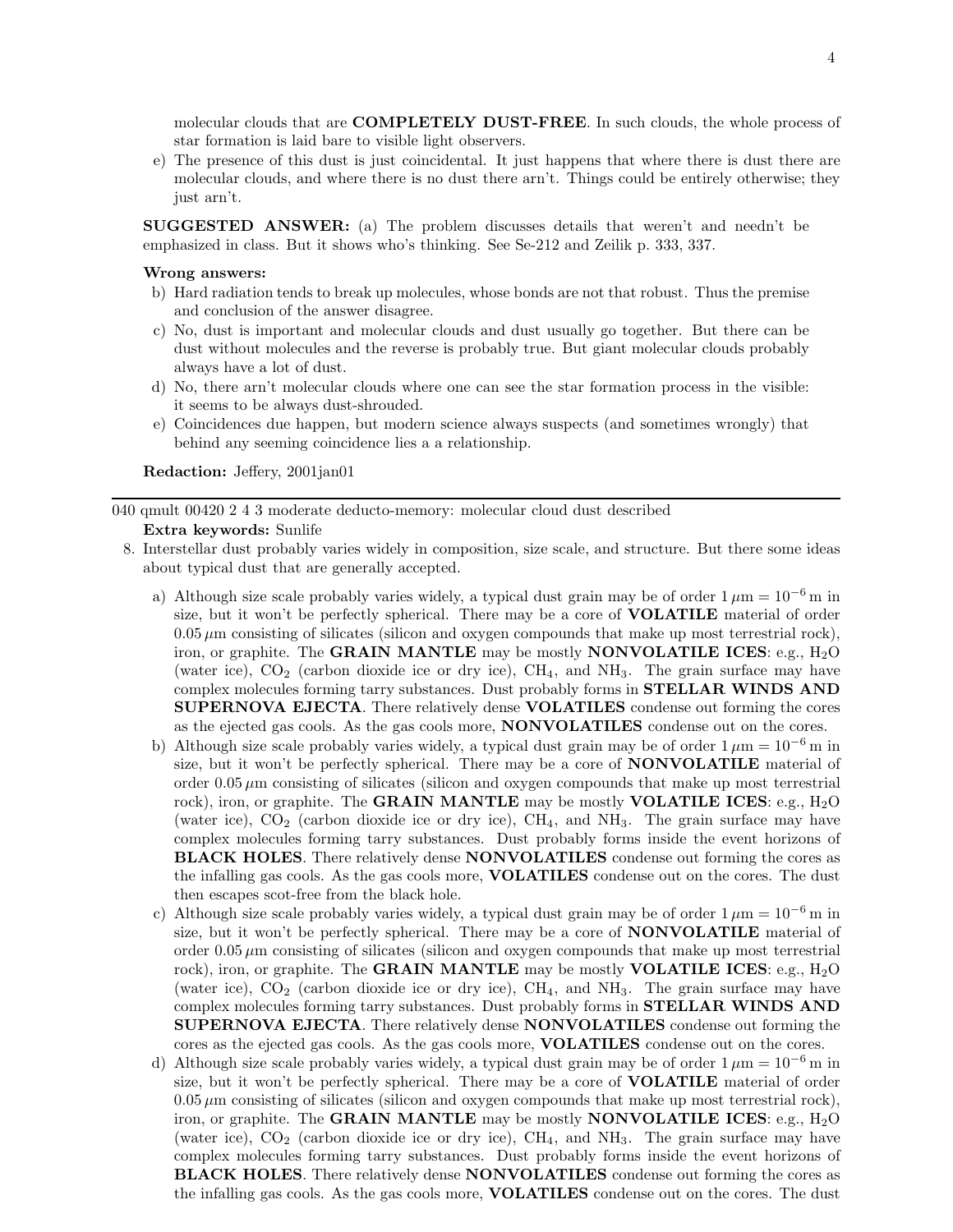then escapes scot-free from the black hole.

e) The dust is found under sofas and on other untouched surfaces. It gets there by settling out the air. One often sees dust in air the reflecting bright sunlight.

# SUGGESTED ANSWER: (c) See Zeilik p. 336–337.

#### Wrong answers:

- a) Volatile and nonvolatile mix-up.
- b) Volatile and nonvolatile mix-up. If it forms in a black hole, it doesn't get out. By the by, a scot is an archaic term for a payment or a tax derived from Scandinavian languages: it has nothing to do with laddies and lassies in kilts.
- d) If it forms in a black hole, it doesn't get out.
- e) This is terrestrial dust. I wonder what terrestrial dust is made of. Probably pretty various although some has to be silicates.

Redaction: Jeffery, 2001jan01

040 qmult 00510 1 4 5 easy deducto-memory: movement on HR diagram

### Extra keywords: CK-322-12

9. "Let's play Jeopardy! For \$100, the answer is: It happens whenever a star changes its luminosity and/or its surface temperature."

What is , Alex?

a) explodes b) collapses c) turns green d) becomes a white dwarf e) movement on the Hertzsprung-Russell (HR) diagram

# SUGGESTED ANSWER: (e)

#### Wrong answers:

a) This would change luminosity and surface temperature, but it does not happen "whenever."

Redaction: Jeffery, 2001jan01

040 qmult 00610 2 4 1 moderate deducto-memory: star formation triggers

# Extra keywords: CK-302, Sunlife

- 10. Star formation in a dusty molecular cloud probably requires some triggering event to initiate the collapse to dense cores that will become stars. Two possible trigger mechanisms are:
	- a) SUPERNOVAE which compress molecular clouds and CLOUD-CLOUD COLLISIONS which also compress the colliding molecular clouds.
	- b) WHITE DWARFS which ram into and thereby compress molecular clouds and CLOUD-CLOUD COLLISIONS which also compress the colliding molecular clouds.
	- c) WHITE DWARFS which ram into and thereby compress molecular clouds and PROTOSTAR-PROTOSTAR COLLISIONS which also compress the molecular clouds.
	- d) WHITE DWARFS which ram into and thereby compress molecular clouds and BLACK HOLE FORMATION which also compresses the molecular clouds.
	- e) WHITE HOBBITS which ram into and thereby compress molecular clouds and BLACK HOLE FORMATION which also compresses the molecular clouds.

# SUGGESTED ANSWER: (a)

#### Wrong answers:

- b) White dwarfs are miniscule compared to molecular clouds and would just run through them like beads of sand.
- c) This is probably a pretty rare event and wouldn't compress clouds much.
- e) Yes Tolkien has invaded space, but there are no white hobbits as far as I know.

Redaction: Jeffery, 2001jan01

040 qmult 00710 2 4 2 moderate deducto-memory: free-fall molecular cloud Extra keywords: Sunlife

11. In a FREE-FALL contraction of part of molecular cloud: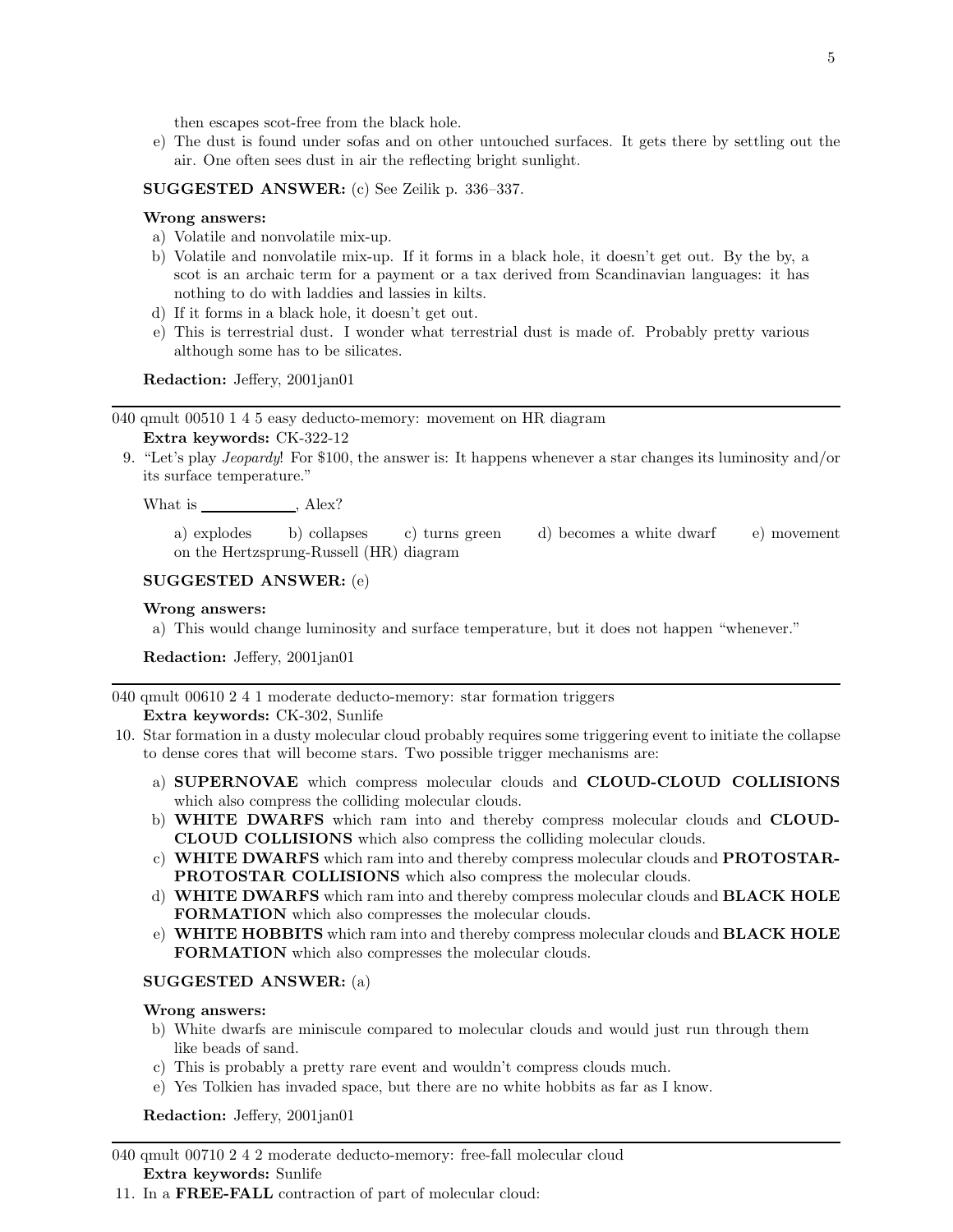- a) the part starts fall to toward a high density point because of gravitational attraction. Pressure forces slow the fall from the beginning.
- b) the part starts fall to toward a high density point because of gravitational attraction. Pressure forces are negligible in slowing the fall because it is a free-fall contraction.
- c) the entire molecular cloud collapses to form a black hole.
- d) the part collapses to form a black hole.
- e) planetesimals collide and break apart.

# SUGGESTED ANSWER: (b)

#### Wrong answers:

e) The planetesimals are a much later stage in Solar System formation.

Redaction: Jeffery, 2001jan01

040 qmult 00720 1 4 1 easy deducto-memory: dense core defined sort of

# Extra keywords: CK-303,321, Sunlife

- 12. The collapsing dense regions that develop into stars and initially have temperatures of order 10 K are called:
	- a) dense cores. b) dilute cores. c) main sequence stars. d) white dwarfs.

e) rotten cores.

### SUGGESTED ANSWER: (a)

# Wrong answers:

e) As Lurch would say: "Aaaarh."

Redaction: Jeffery, 2001jan01

040 qmult 00800 2 4 3 moderate deducto-memory: protostar defined

Extra keywords: CK-303 but no mention of IR part, Sunlife

13. A protostar is sometimes conveniently defined to be a:

- a) star that can no longer burn hydrogen to produce heat energy.
- b) white dwarf.
- c) dense core of gas contracting to become a star that is hot enough to radiate in the infrared, but not yet sufficiently hot for nuclear burning.
- d) molecular cloud that will become a star.
- e) giant molecular cloud that will become a star.

SUGGESTED ANSWER: (c) Se-222, gives this definition and FK-450 implicitly agrees. He calls the protostar a prestellar object, but that seems too convoluted for me. But the term is used loosely in astronomy I think.

#### Wrong answers:

e) A white dwarf is at the far end of stellar evolution.

Redaction: Jeffery, 2001jan01

040 qmult 00810 2 4 5 moderate deducto-memory: protostar contraction 1

Extra keywords: FK-451 agree with this, Sunlife

- 14. The contraction of a protostar is halted eventually by:
	- a) the thermal energy generated by the contraction which DECREASES the gas pressure inside the protostar.
	- b) the thermal energy generated by the contraction which INCREASES the gas pressure inside the protostar.
	- c) the action of magnetic fields.
	- d) the action of the dynamo effect.
	- e) the heat generated by the turning on of nuclear burning which INCREASES the gas pressure inside the protostar.

### SUGGESTED ANSWER: (e)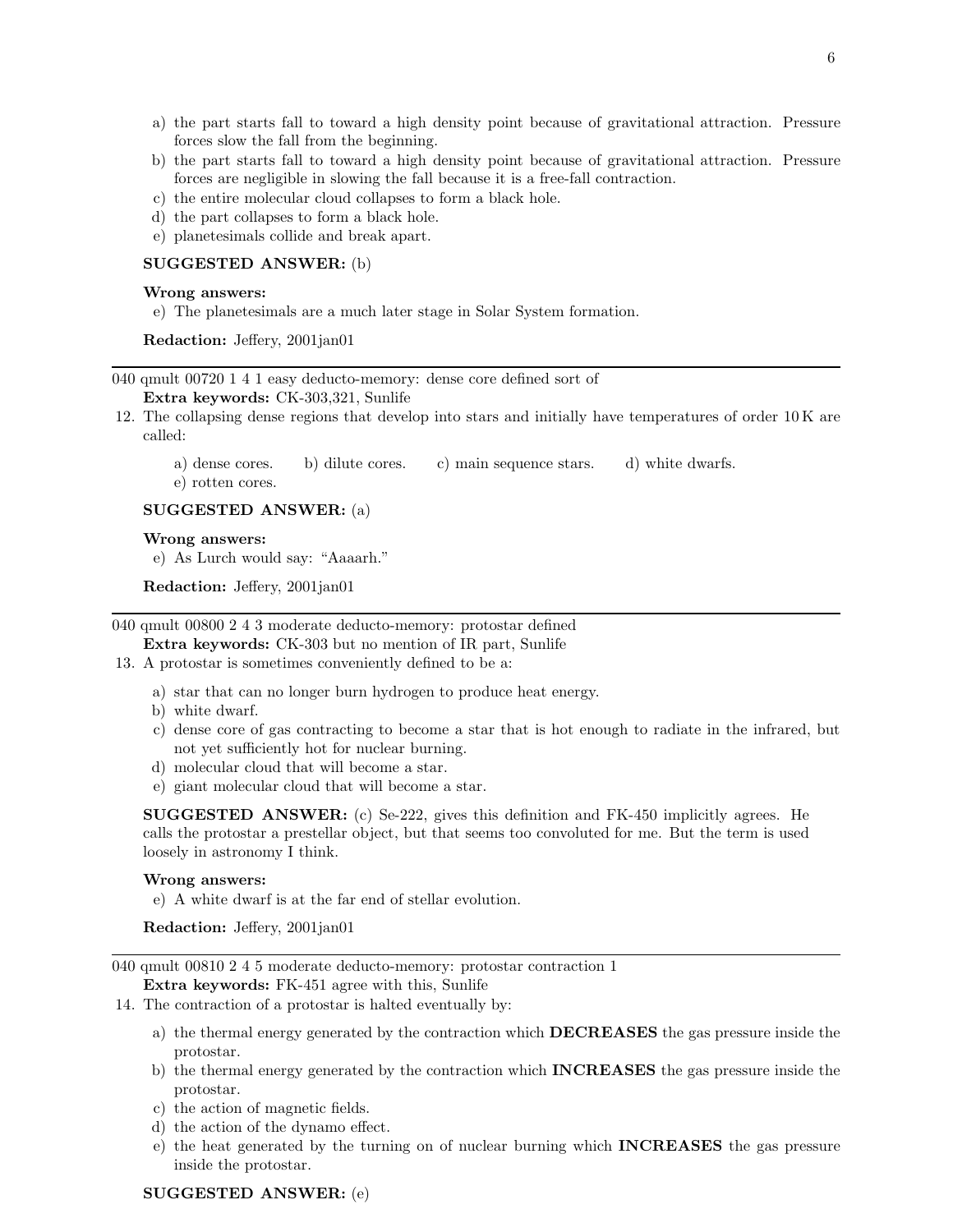#### Wrong answers:

- a) Adding heat and contraction together should increase gas pressure.
- b) The thermal energy generated by contraction and the increasing density of the gas do increase pressure, but they do not stop the contraction.

Redaction: Jeffery, 2001jan01

040 qmult 01000 1 4 1 easy deducto memory: H II region defined Extra keywords: CK-307,321,322-3

15. Star formation in giant molecular clouds often results in the formation of OB associations: collections of hot, bright OB stars that ionize the surrounding molecular cloud and evaporate dust because of their strong ultraviolet emission. The gas region ionized by an OB associations is called a/an:

a) H II region. b) small molecular cloud. c) black hole. d) dark cloud. e) He region.

# SUGGESTED ANSWER: (a)

### Wrong answers:

b) As Lurch would say: "Aaaarh."

Redaction: Jeffery, 2001jan01

040 qmult 01500 1 4 3 easy deducto-memory: disk defined

# Extra keywords: Sunlife

16. "Let's play Jeopardy! For \$100, the answer is: They are relatively thin, round objects consisting of gas and/or dust and/or particles: the material goes around some large astro-body in nearly circular orbits of varying radii in the same direction."

What are , Alex?

a) CDs b) planets c) disks d) satellites e) projectiles

### SUGGESTED ANSWER: (c)

### Wrong answers:

a) Compact disks are disks, but not the right kind of disk.

Redaction: Jeffery, 2001jan01

040 qmult 01510 2 4 2 moderate deducto-memory: disk formation frequency Extra keywords: CK-304, Sunlife

- 17. Disk formation is:
	- a) a unique event that happened only in the case of the formation of the Sun.
	- b) a common event in star formation as far as astronomers can tell.
	- c) a process in nuclear burning.
	- d) never observed in star formation.
	- e) responsible for the heating up of the protostar.

# SUGGESTED ANSWER: (b)

#### Wrong answers:

d) It has been observed.

Redaction: Jeffery, 2001jan01

### 040 qmult 01512 3 5 3 hard thinking: disk formation 1

Extra keywords: defective problem. Must get the story straight. Sunlife

- 18. Disk formation is believed to happen fairly generally:
	- a) in star formation, in the formation of accretion disks about putative black holes, and in the FORMATION OF SPIRAL GALAXIES. In the case of black holes, matter is SPRAYED OUT of the black hole in random orbits and in a collisional-relaxation-dissipation process, similar to what happens in star formation, relaxes into a disk.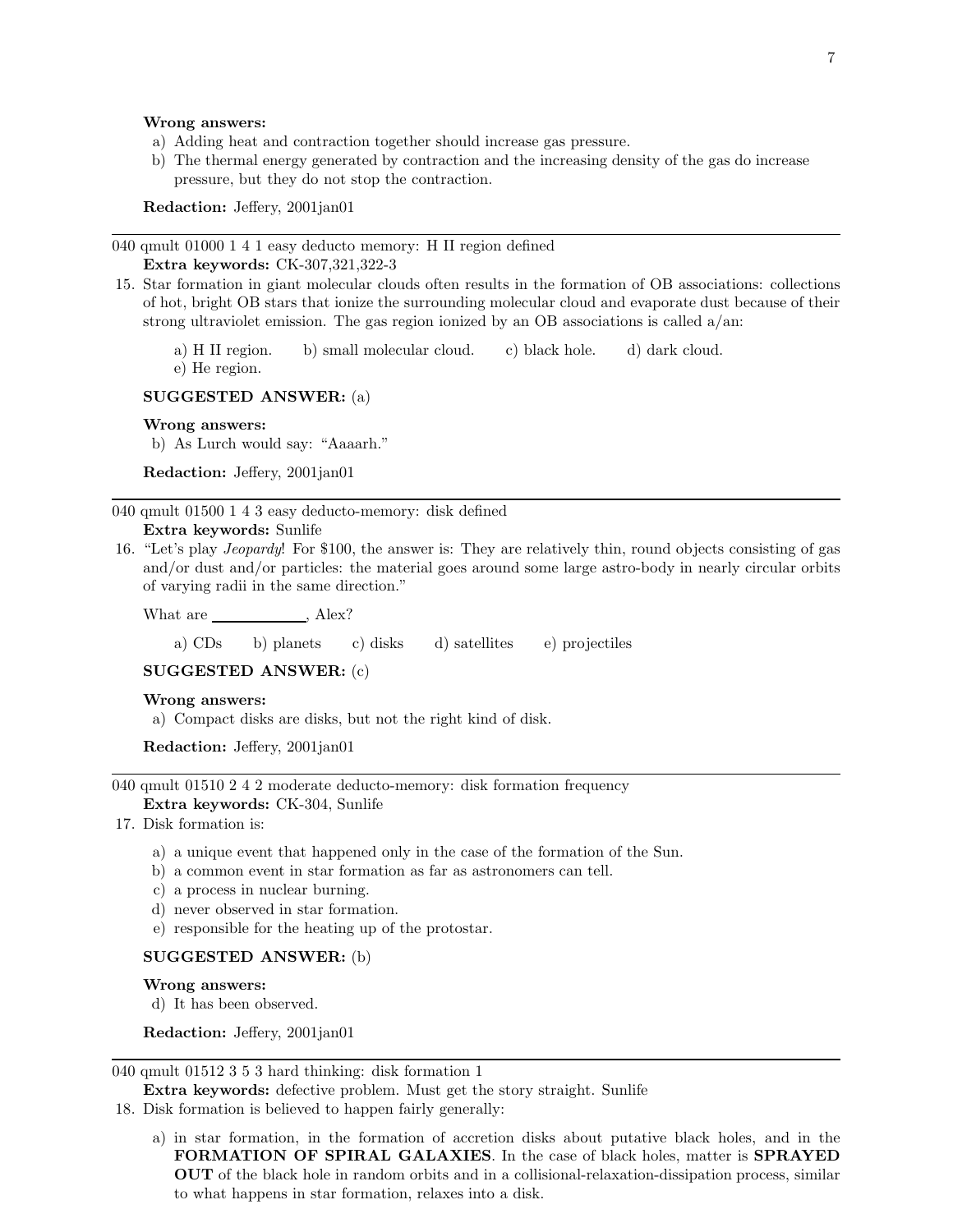- b) in star formation, in the formation of accretion disks about black holes, and in the **FORMATION** OF SPIRAL GALAXIES. In the case of supermassive black holes at the centers of galaxies, it is thought that matter, at least originally, is somehow **GRAVITATIONALLY CAPTURED** by the black hole in random orbits and in a collisional-relaxation-dissipation process, similar to what happens in star formation, relaxes into a disk. This matter gradually loses rotational energy through viscous forces in the disk and spirals into the black hole. While spiraling into the black hole the matter **COOLS DOWN**.
- c) in star formation, in the formation of accretion disks about black holes, and in the FORMATION OF SPIRAL GALAXIES. In the case of supermassive black holes at the centers of galaxies, it is thought that matter, at least originally, is somehow **GRAVITATIONALLY CAPTURED** by the black hole in random orbits and in a collisional-relaxation-dissipation process, similar to what happens in star formation, relaxes into a disk. This matter gradually loses rotational energy through viscous forces in the disk and spirals into the black hole. While spiraling into the black hole the matter **HEATS UP** due to infall kinetic energy being transformed into heat. Consequently, the infalling material radiates electromagnetic radiation. The object Sgr A<sup>∗</sup> near or at the dynamical center of the Milky Way, thought to be a black hole of mass of order  $3 \times 10^6 M_{\odot}$ , is a strong radio source.
- d) in star formation, in the formation of accretion disks about black holes, and in the FORMATION OF IMPACT CRATERS. In the case of supermassive black holes at the centers of galaxies, it is thought that matter, at least originally, is somehow GRAVITATIONALLY CAPTURED by the black hole in random orbits and in a collisional-relaxation-dissipation process, similar to what happens in star formation, relaxes into a disk. This matter gradually loses rotational energy through viscous forces in the disk and spirals into the black hole. While spiraling into the black hole the matter **COOLS DOWN**.
- e) in star formation, in the formation of accretion disks about black holes, and in the FORMATION OF IMPACT CRATERS In the case of supermassive black holes at the centers of galaxies, it is thought that matter, at least originally, is somehow GRAVITATIONALLY CAPTURED by the black hole in random orbits and in a collisional-relaxation-dissipation process, similar to what happens in star formation, relaxes into a disk. This matter gradually loses rotational energy through viscous forces in the disk and spirals into the black hole. While spiraling into the black hole the matter **HEATS UP** due to infall kinetic energy being transformed into heat. Consequently, the infalling material radiates electromagnetic radiation. The object Sgr  $A^*$  near or at the dynamical center of the Milky Way, thought to be a black hole of mass of order  $3 \times 10^6 M_{\odot}$ , is a strong radio source.

# SUGGESTED ANSWER: (c)

### Wrong answers:

- a) Everyone knows that no matter escapes a black hole: at least not in a direct classical sense.
- b) The infalling matter should heat up.
- d) Not impact craters.
- e) Not impact craters.

Redaction: Jeffery, 2001jan01

041 qmult 00110 1 4 5 easy deducto-memory: main sequence star physically

Extra keywords: CK-310 Sun-question

19. "Let's play Jeopardy! For \$100, the answer is: It is a star that as observed over relatively short times scales (e.g., all of human history) is burning hydrogen to helium in its core at a constant rate and is in hydrostatic equilibrium."

What is  $a/\text{an}$  , Alex?

a) dense core b) protostar c) pre-main-sequence star d) H II region

e) main-sequence star

SUGGESTED ANSWER: (e)

Wrong answers:

d) Oh, c'mon.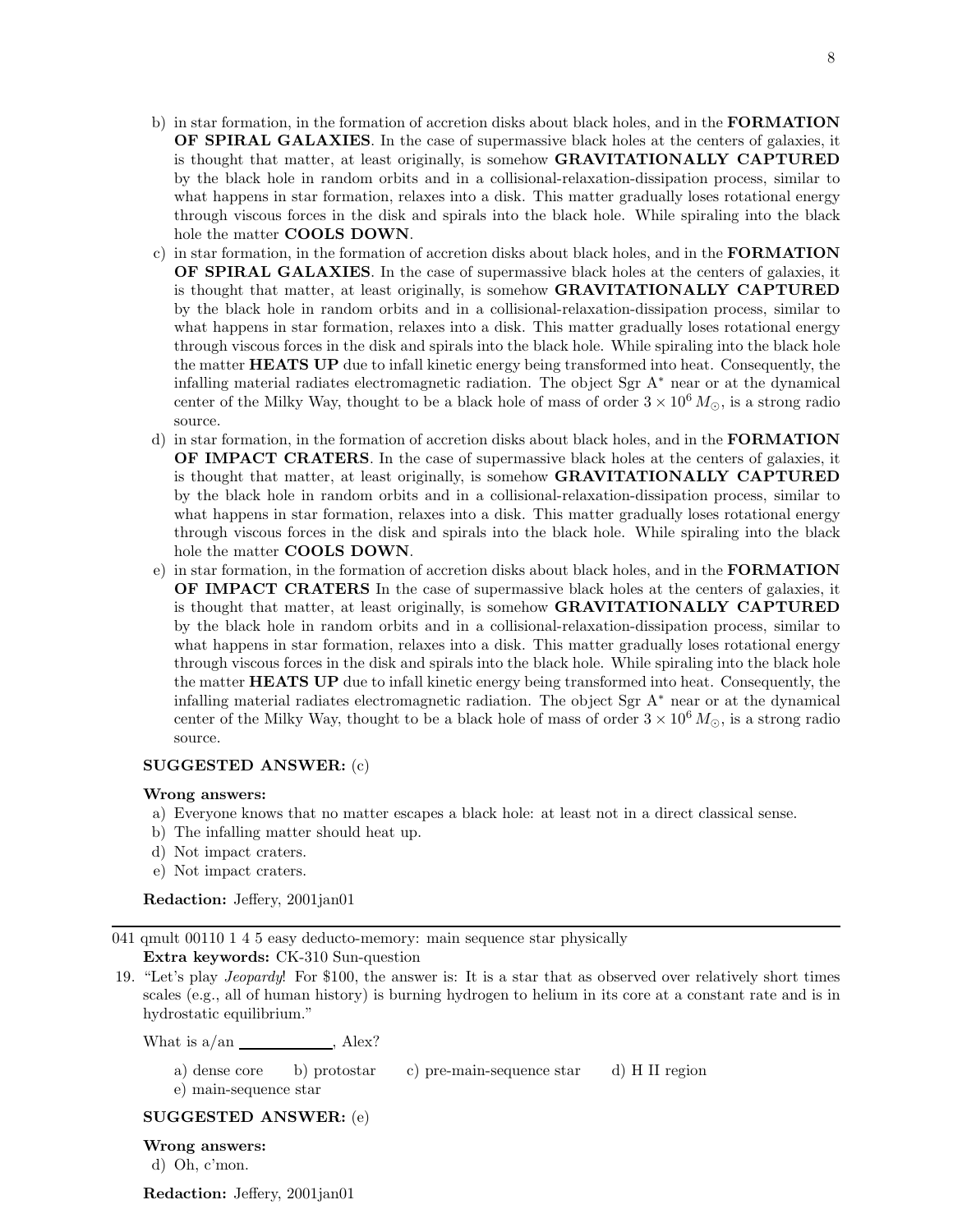041 qmult 00120 1 4 4 easy-deducto memory: MS energy balance

Extra keywords: Sun-question

- 20. For a main sequence star, the energy radiated away as electromagnetic radiation is almost exactly compensated by:
	- a) gravitational energy converted to heat energy during rapid collapse.

b) neutrinos from space being absorbed by the star. c) energy produced by nuclear burning on the surface. d) energy produced by nuclear burning in the deep interior. e) nothing at all.

### SUGGESTED ANSWER: (d)

### Wrong answers:

- a) Energy from collapse is important during star formation and post-main sequence evolution, but it is not so important on the main sequence itself.
- e) As Lurch would say: "Aaaarh."

Redaction: Jeffery, 2001jan01

041 qmult 00200 1 1 1 easy memory: nuclei made of protons, neutrons

# Extra keywords: Sun-question

- 21. Atomic nuclei are made up of:
	- a) protons and neutrons. b) protons and electrons. c) positrons and electrons.
	- d) positrons and neutrals. e) ponytrons and nuggets.

# SUGGESTED ANSWER: (a)

# Wrong answers:

- c) A positron is the antiparticle of an electron: i.e., its the antielectron.
- e) As Lurch would say: "Aaaarh."

Redaction: Jeffery, 2001jan01

041 qmult 00210 1 1 2 easy memory: nucleus small and massive

# Extra keywords: Sun-question

- 22. The nucleus is occupies <u>or all of the volume of an atom and has see</u> of the atomic mass.
	- a) a small part; none b) a small part; almost all c) most; almost all d) most; none e) most; half

### SUGGESTED ANSWER: (b)

#### Wrong answers:

e) As Lurch would say: "Aaaarh."

Redaction: Jeffery, 2001jan01

### 041 qmult 00220 1 1 3 easy memory: isotopes defined

Extra keywords: Sun-question

23. Nuclei with the same number of protons, but different number of neutrons are <u>of</u> of each other.

a) isochrones b) isobars c) isotopes d) isodopes e) Isoldes

# SUGGESTED ANSWER: (c)

# Wrong answers:

- a) Contours of the same time.
- b) Contours of the same pressure.
- d) Contours of the same stupidity.
- e) Isolde or Iseult is the heroine (heroin?) of the Arthurian romance of Tristan and Isolde:

Nay, order him!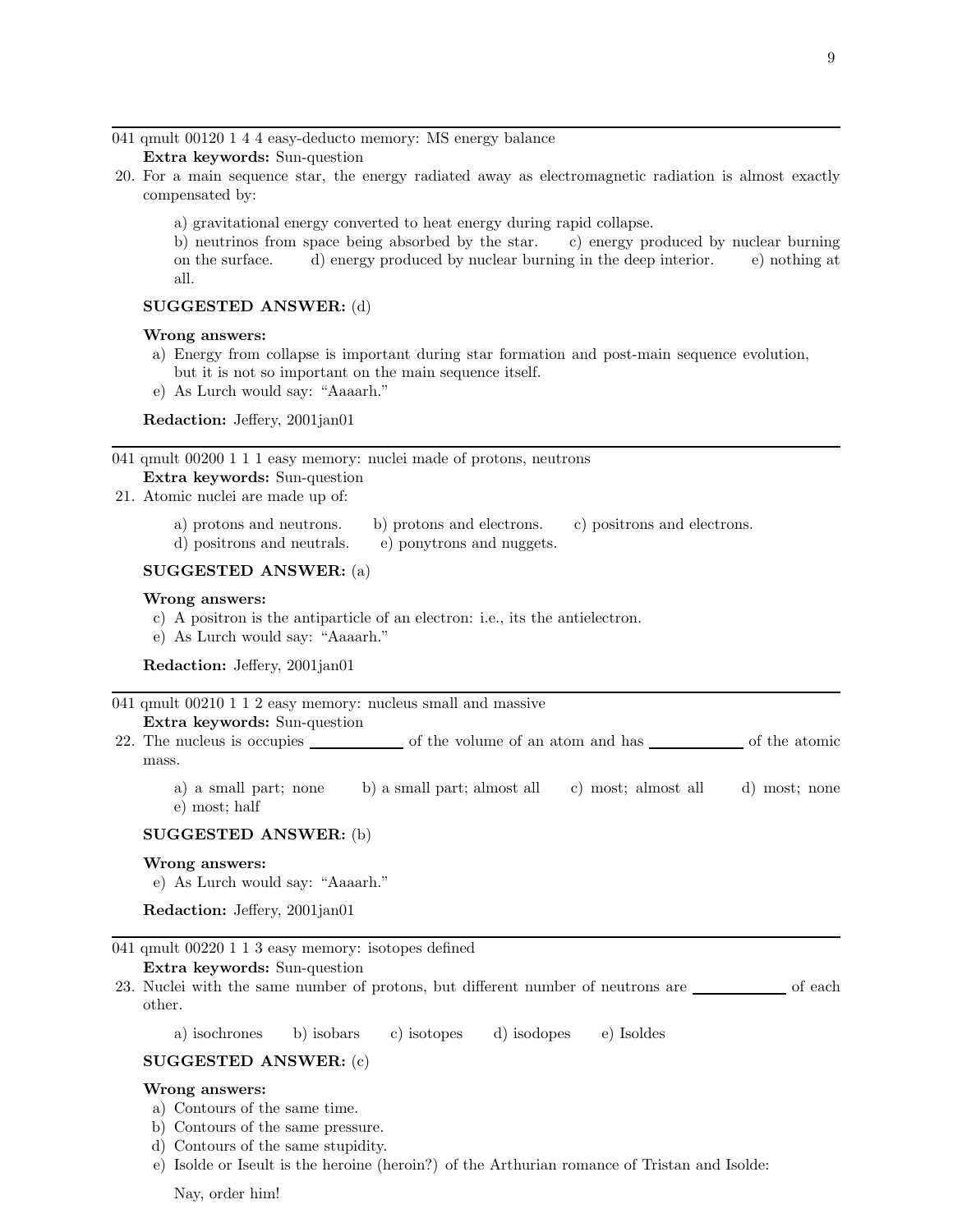Pray understand it! I command it. I Isolde.

Redaction: Jeffery, 2001jan01

041 qmult 00230 1 4 4 easy deducto-memory: deuteron and triton Extra keywords: Sun-question

24. "Let's play Jeopardy! For \$100, the answer is: These isotopes of hydrogen have 1 and 2 neutrons, respectively."

What are , Alex?

a) uranium-235  $\left(\frac{235}{92}U\right)$  and uranium-238  $\left(\frac{238}{92}\right)$ c) the deuteronomy (D or  ${}^{2}_{1}H$ ) and trident (T or  ${}^{3}_{1}$ or  ${}^{3}_{1}H$ )  $^{3}_{1}$ H) e) carbon  $(^{12}_{6}$ C) and oxygen  $(^{16}_{8}O)$ 

 $^{238}_{92}$ U) b) helium-3 ( $^{3}_{2}$ He) and helium-4 ( $^{4}_{2}$ He)  $_1^3$ H) d) the deuteron (D or  $_1^2$ H) and triton (T)

# SUGGESTED ANSWER: (d)

#### Wrong answers:

- b) Helium-3 fraction of terrestrial helium is  $1.37 \times 10^{-6}$  by number??? (see Wikipedia: Helium-3).
- c) Deuteronomy is the 5th book of the Pentateuch and is a second statement of the Mosaic law. It's about where most would-be-whole Bible readers languish.

Redaction: Jeffery, 2001jan01

041 qmult 00240 1 1 2 easy memory: strong nuclear force binds nuclei Extra keywords: Sun-question

25. Nuclei are bound together by:

a) gravity. b) the strong nuclear force. c) the electromagnetic force.

d) the centrifugal force. e) the weak nuclear force.

# SUGGESTED ANSWER: (b)

#### Wrong answers:

d) As Lurch would say: "Aaaarh." This not a real force, but rather the tendency of objects in a rotating frame to try to go in a straight line.

Redaction: Jeffery, 2001jan01

# 041 qmult 00250 1 1 2 easy memory: nuclear fusion defined Extra keywords: CK-261,266 Sun-question

26. Nuclear fusion is the second bonding of nuclei to form nuclei.

a) chemical; larger b) nuclear; larger c) nuclear; smaller d) chemical; smaller e) gravitational; smaller

#### SUGGESTED ANSWER: (b)

### Wrong answers:

e) This is fission, not fusion.

Redaction: Jeffery, 2001jan01

| 041 qmult 00270 2 4 3 moderate deducto-memory: H fusion mass loss |  |  |  |  |  |
|-------------------------------------------------------------------|--|--|--|--|--|
|-------------------------------------------------------------------|--|--|--|--|--|

Extra keywords: Sun-question

| 27. In stellar hydrogen fusion to helium, the rest mass energy of the products is |  | less than that of |
|-----------------------------------------------------------------------------------|--|-------------------|
| the reactants. The missing rest mass energy went mostly into                      |  |                   |

a) 70 %; heat energy b) 170 %; magnetic field energy c) 0.7 %; heat energy d) 70 %; magnetic field energy e)  $0\%$ ; chemical binding energy

Wrong answers: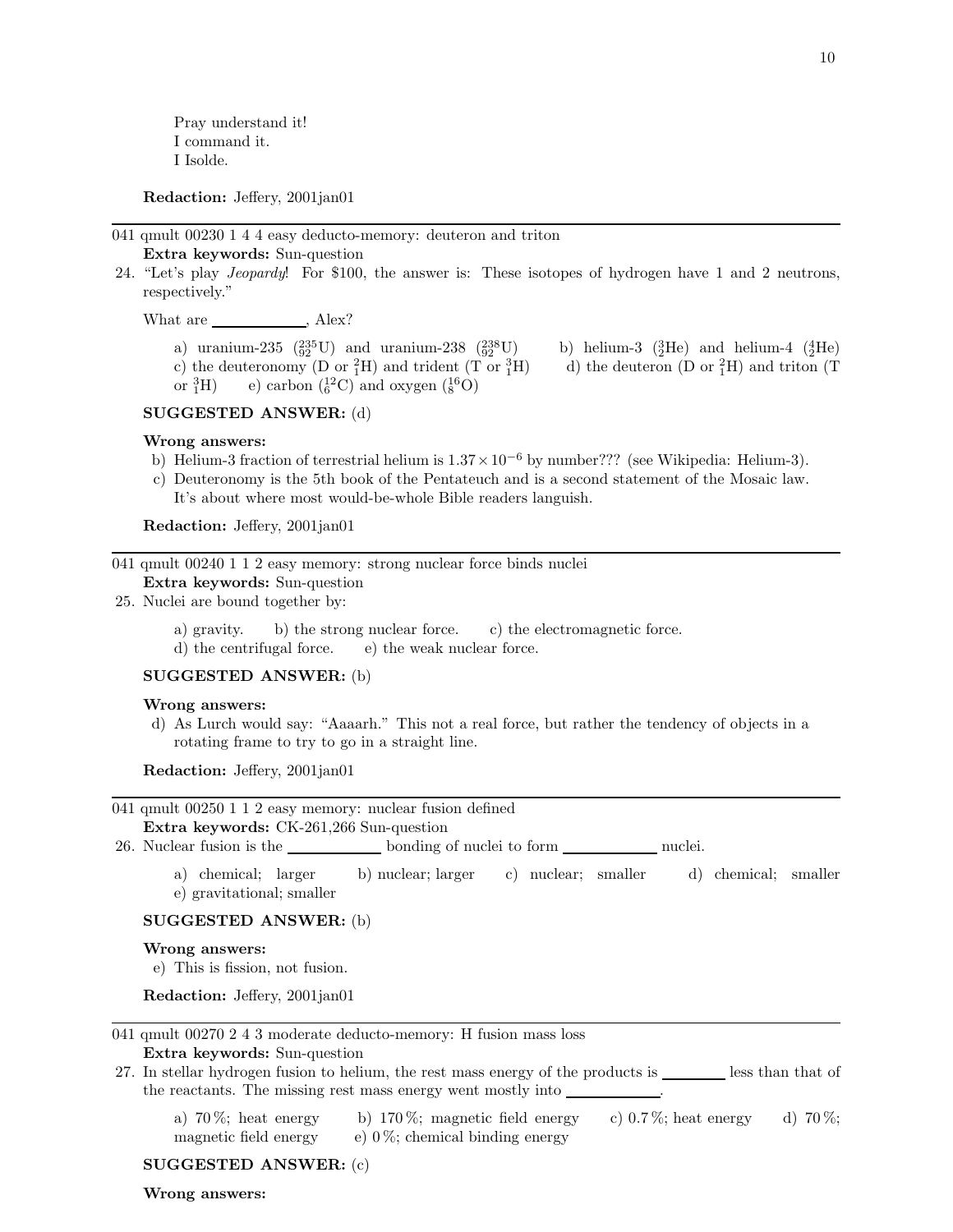e) As Lurch would say: "Aaaarh."

Redaction: Jeffery, 2001jan01

041 qmult 00280 1 3 2 easy math:  $E=mc**2$  calculation 1 kg

#### Extra keywords: Sun-question

28. A mass of 1 kg is equivalent to about how much energy? Recall that the speed of light is  $3.00 \times 10^8$  m/s.

a)  $8 \times 10^{16}$  J. b)  $9 \times 10^{16}$  J. c)  $9 \times 10^8$  J. d)  $3 \times 10^8$  J. e)  $2 \times 10^8$  J.

# SUGGESTED ANSWER: (b)

Everyone must remember  $E = mc^2$ . We note that 1 megaton TNT yields  $4.16 \times 10^{15}$  J explosion energy (WP-A-20) which I suppose counts both heat and macroscopic kinetic energy. Thus, if one could transform 1 kg of matter into explosive energy one would have a 20 megaton bomb. Fortunately, this reaction though energetically allowed is forbidden by other rules. We would, of course, like to change rest mass energy into useful energy in a controlled manner: i.e., controlled fusion.

#### Wrong answers:

d) You forgot to square the c.

Redaction: Jeffery, 2001jan01

041 qmult 00300 1 1 2 easy memory: MS hydrogen burning 1

# Extra keywords: Sun-question

- 29. The energy emitted as electromagnetic energy from main sequence stars is supplied by the:
	- a) nuclear burning of helium to hydrogen. b) nuclear burning of hydrogen to helium.
	- c) nuclear burning of hydrogen to carbon. d) nuclear burning of helium to carbon. e) chemical burning of hydrogen to carbon.

### SUGGESTED ANSWER: (b)

#### Wrong answers:

a) Wrong way around.

Redaction: Jeffery, 2001jan01

041 qmult 00320 1 1 2 easy memory: thermonuclear reactions in star cores

Extra keywords: CK-267-12 Sun-question

- 30. Thermonuclear reactions happen only in a star's core (which for the Sun is the region within about 0.25 solar radii of the Sun's center) because only there is it enough.
	- a) cold and dilute b) hot and dense c) hot and dilute d) bland and fragile e) dirty and smudgy

SUGGESTED ANSWER: (b) See CK-263 and Cox-342.

#### Wrong answers:

e) As Lurch would say: "Aaaarh."

Redaction: Jeffery, 2001jan01

# 041 qmult 00330 1 1 1 easy memory: nuclear burning on star surface 1

# Extra keywords: CK-322-4 Sun-question

31. Why don't thermonuclear reactions happen on the surface of main sequence stars?

a) Not hot and not dense enough. b) Too hot and too dense. c) Too green. d) Too bad. e) Too late.

### SUGGESTED ANSWER: (a)

### Wrong answers:

e) As Lurch would say: "Aaaarh."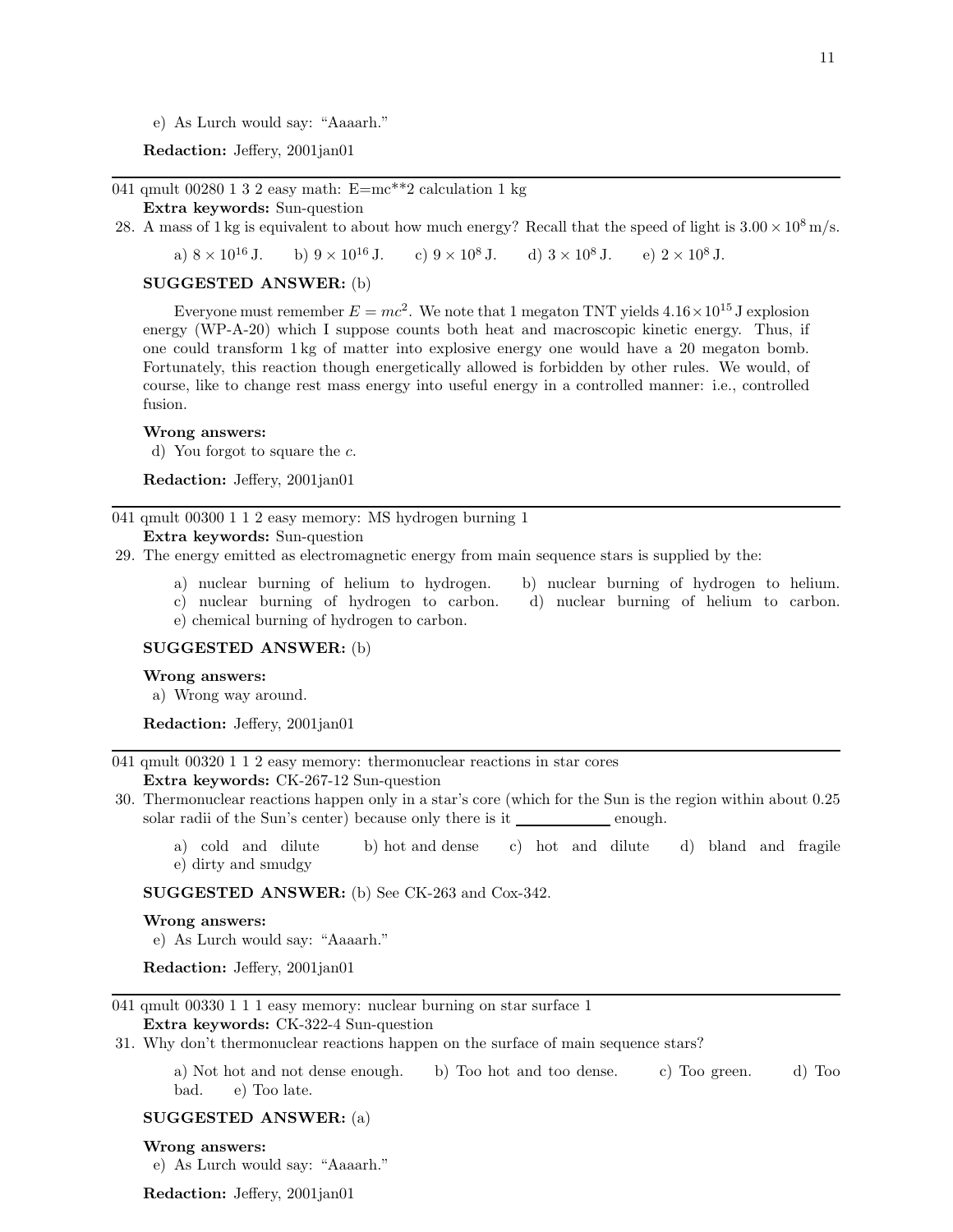041 qmult 00400 1 5 2 easy thinking: detailed star modeling 1

Extra keywords: Sun-question

- 32. In addition to observations of a star and physics theory, in order to understand the star in detail one needs:
	- a) a few calculations on a scrap of paper. b) detailed computer modeling.
	- c) experiments on Sun-size gas balls. d) nothing else at all. e) luck.

# SUGGESTED ANSWER: (b)

### Wrong answers:

- c) It would be nice if one could do such experiments but they are not needed and one would still have to do modeling anyway.
- e) As Lurch would say: "Aaaarh."

Redaction: Jeffery, 2001jan01

041 qmult 00420 1 4 3 easy deducto-memory: star model described Extra keywords: CK-267-11 Sun-question

33. "Let's play Jeopardy! For \$100, the answer is: This is a set of calculated distributions of temperature, density, luminosity, and other physical quantities for a star."

What is , Alex?

a) the star mass b) the star itself c) a model of the star d) the star luminosity e) the astronomical unit

# SUGGESTED ANSWER: (c)

# Wrong answers:

e) C'mon.

Redaction: Jeffery, 2001jan01

041 qmult 00430 1 4 1 easy deducto-memory: radial variation in a star Extra keywords: Sun-question

- 34. In a main sequence star (e.g., the Sun) temperature, density, and pressure:
	- a) vary strongly from center to surface (i.e., photosphere).
	- b) are constant throughout the star.
	- c) are never higher than about 6000 K,  $2 \times 10^{-7}$  g/cm<sup>3</sup>, and 0.8 Earth atmospheres, respectively.
	- d) are all equal to 6000 in MKS units.
	- e) are completely unknown.

SUGGESTED ANSWER: (a) This should be pretty easy.

### Wrong answers:

c) These are approximately the Sun surface values according to Cox-342, where surface means photosphere.

Redaction: Jeffery, 2001jan01

041 qmult 00500 1 4 3 easy deducto-memory: hydrostatic equilibrium

# Extra keywords: Sun-question

- 35. Hydrostatic equilibrium means that:
	- a) pressure and other forces in a fluid are **UNBALANCED**, but the fluid is exhibiting a **SMOOTH** FLOW (at least in the reference frame of the fluid center of mass).
	- b) pressure and other forces in a fluid are UNBALANCED and the fluid is exhibiting a TURBULENT FLOW (at least in the reference frame of the fluid center of mass).
	- c) pressure and other forces in a fluid are BALANCED and there is NO FLUID MOTION (at least in the reference frame of the fluid center of mass).
	- d) the temperature is a constant throughout a fluid.
	- e) the temperature is not a constant throughout a fluid.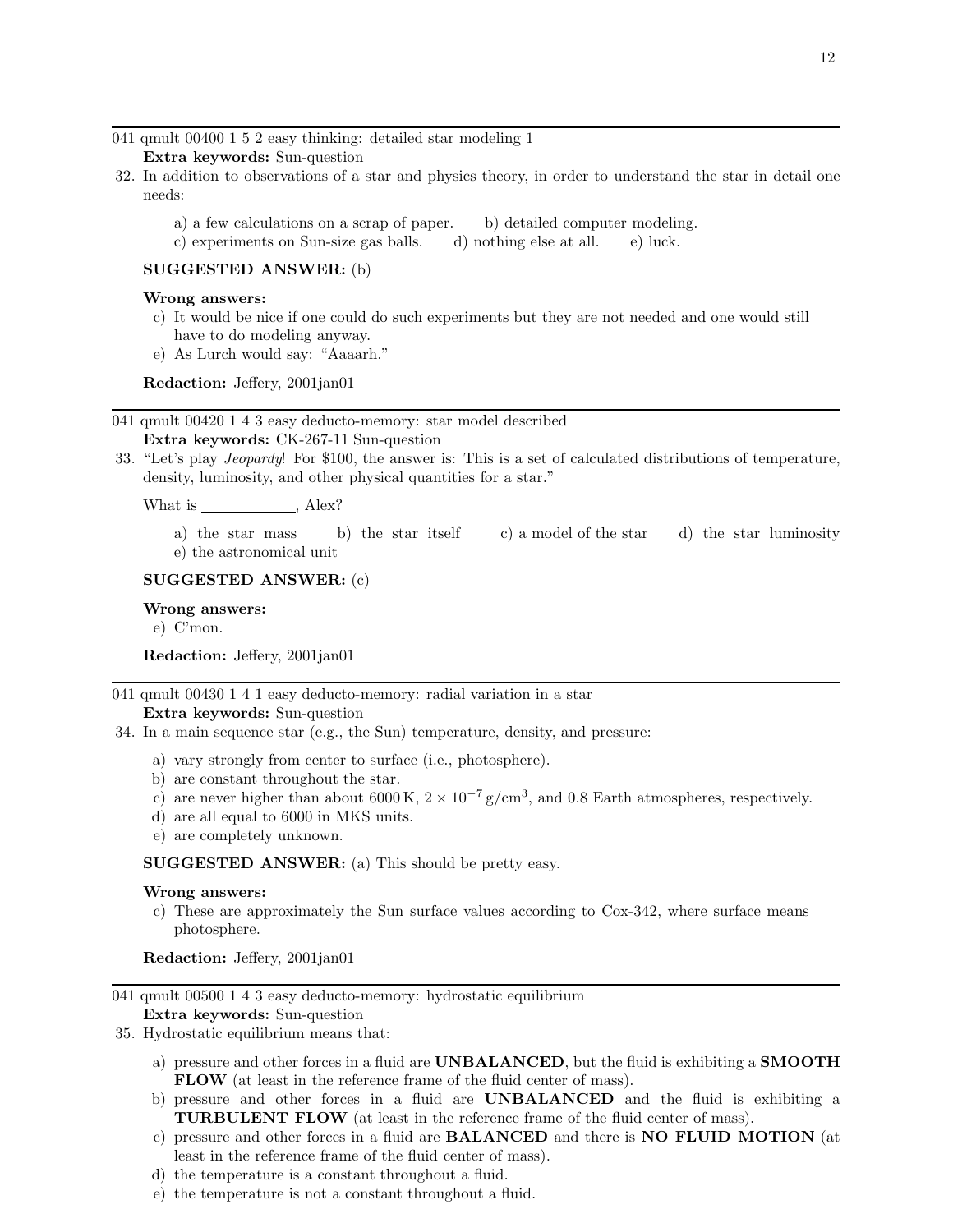SUGGESTED ANSWER: (c) The answer should be determinable from the expression itself.

#### Wrong answers:

a) "Unbalanced" is not the right for an expression containing the word "equilibrium."

Redaction: Jeffery, 2001jan01

041 qmult 00510 1 4 5 easy deducto-memory: everyday hydrostatic Extra keywords: CK-267-9 Sun-question

36. "Let's play Jeopardy! For \$100, the answer is: It is an everyday example of hydrostatic equilibrium."

What is  $\qquad \qquad$ , Alex?

a) a boat's wake b) stirring coffee c) a river d) a waterfall e) water at rest in a cup

### SUGGESTED ANSWER: (e)

# Wrong answers:

a) It's sloshing around.

Redaction: Jeffery, 2001jan01

041 qmult 00520 1 1 2 easy memory: star pressure support Extra keywords: CK-261, Sun-question

37. Main sequence stars of low mass are mainly supported against collapse ( $\geq 90\%$  for  $M \leq 8M_{\odot}$ ) by:

a) the pressure of liquid water. b) the ideal gas pressure of ions and electrons. c) the gravitational force. d) angular momentum. e) the solar wind.

#### SUGGESTED ANSWER: (b)

I vaguely thought that radiation pressure was important in the Sun. But no, Cl-163–165 shows that radiation pressure is close to negligible in low-mass main sequence stars.

#### Wrong answers:

- c) Gravity is the force trying to cause collapse.
- d) angular momentum gives a bit of support and helps to make the Sun bulge at the equator a bit, I suppose.

Redaction: Jeffery, 2001jan01

### 041 qmult 00610 1 5 3 easy thinking: radiative transfer everyday

Extra keywords: CK-267-10, Sun-question

38. An everyday example of heat transfer by radiative transport (or radiative transfer) is

a) boiling water in a pan. b) a spoon in boiling water growing warm. c) sunlight warming. d) a refrigerator cooling. e) a dog barking.

#### SUGGESTED ANSWER: (c)

#### Wrong answers:

e) As Lurch would say: "Aaaarh."

Redaction: Jeffery, 2001jan01

041 qmult 00710 1 4 2 easy deducto-memory: convection described

Extra keywords: CK-267-10, Sun-question

39. In convection between a lower hot layer and an upper cold layer (with downward being the direction of gravity):

a) hot blobs rise and cold blobs rise too. b) hot blobs rise and cold blobs sink. c) hot and cold blobs both sink. d) hot and cold blobs don't form. e) hot and cold blobs madly try to consume the universe.

SUGGESTED ANSWER: (b) This is energy transfer by EMR.

#### Wrong answers:

e) We all remember that classic Steve MacQueen flick The Blob.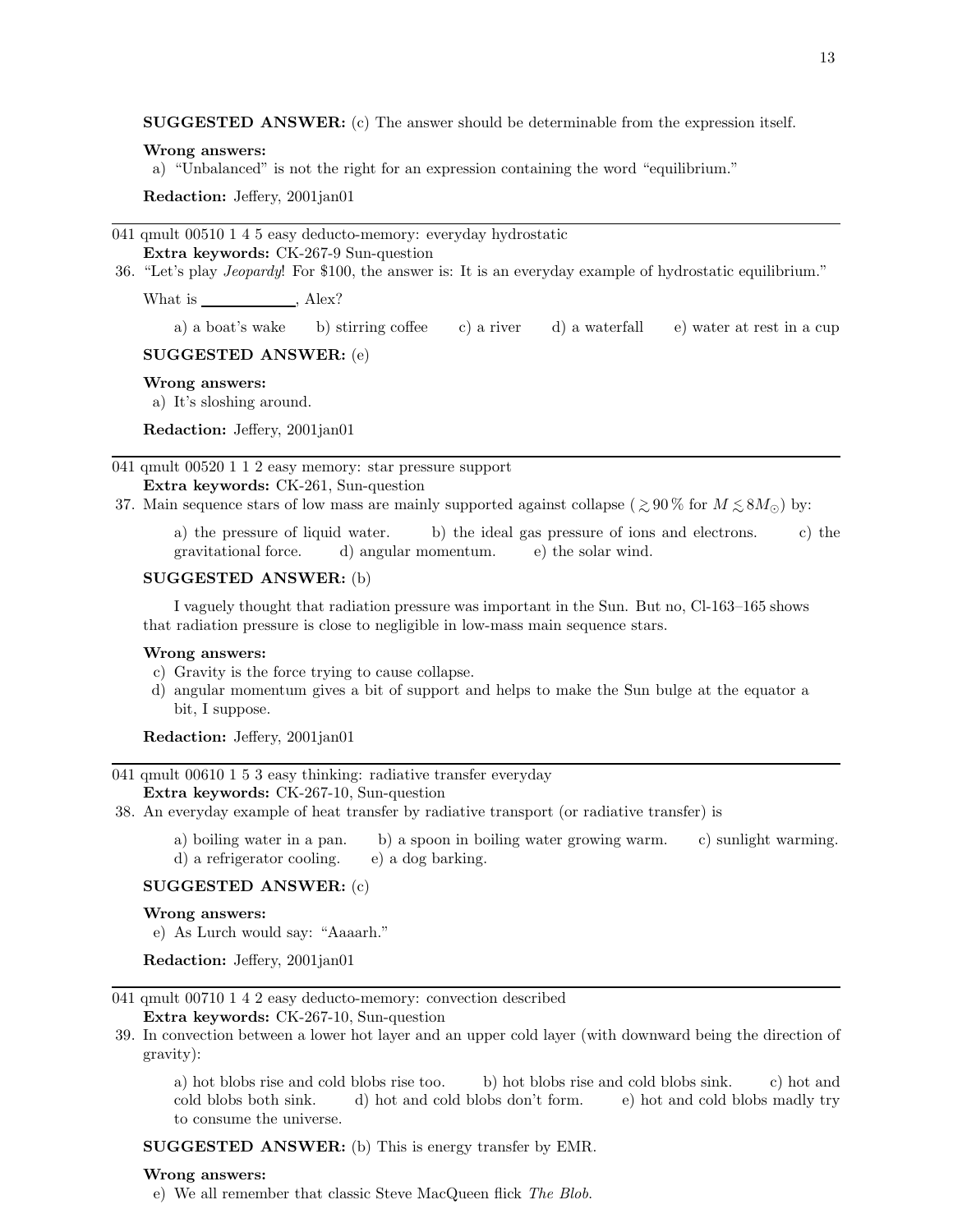Redaction: Jeffery, 2001jan01

041 qmult 00730 2 1 4 moderate memory: 3-d hydrodynamic effects

# Extra keywords: Sun-question

- 40. A common reason why some astrophysical systems are described as poorly understood is that these systems involve three-dimensional hydrodynamic effects (e.g., convection).
	- a) Three-dimensional hydrodynamics cannot be ACCURATELY COMPUTATIONALLY TREATED at all.
	- b) Three-dimensional hydrodynamics cannot be TREATED EVEN QUALITATIVELY.
	- c) Three-dimensional hydrodynamics can ALWAYS be understood qualitatively and this allows us to **ALWAYS** predict three-dimensional hydrodynamical phenomena, just not their magnitude. Accurate computations of three-dimensional hydrodynamic effects, however, are only possible in some cases. For example, when **electromagnetic effects** are present, they actually simplify threedimensional hydrodynamic effects and allow accurate computations in all cases.
	- d) Three-dimensional hydrodynamics can OFTEN be understood qualitatively and this SOMETIMES allows us to predict three-dimensional hydrodynamical phenomena. Accurate computations of three-dimensional hydrodynamic effects are also possible in some cases.
	- e) Three-dimensional hydrodynamics can OFTEN be understood qualitatively and this SOMETIMES allows us to predict three-dimensional hydrodynamical phenomena. Accurate computations of three-dimensional hydrodynamic effects are also possible in some cases. For example, when **ELECTROMAGNETIC EFFECTS** are present, they actually simplify threedimensional hydrodynamic effects and allow accurate computations in all cases. Maybe someday all three-dimensional hydrodynamic effects will be accurately calculable.

# SUGGESTED ANSWER: (d)

# Wrong answers:

- a) Nope. They can be treated computationally sometimes: sometimes accurately, often less so.
- b) Qualitative understanding is often possible, at least by analogy to experimentally studied systems or simplified computational models.
- c) No they can't always be understood qualitatively: at least not in the sense of being able to predict what will happen. More often what happens is qualitatively understandable in the sense that we can see how it could be so, but without have seen it, wouldn't have been able to predict that it would be so. Of course, sometimes, a phenomena is totally mysterious.
- e) This is all right, except that electromagnetic effects usually complicate not simplify a 3-d problem.

Redaction: Jeffery, 2001jan01

# 041 qmult 01000 2 4 3 moderate deducto-memory: main sequence evolution Extra keywords: Sun-question, Sunlife

- 41. During a star's MAIN SEQUENCE LIFE, the star is relatively unchanging. But, of course, it is actually changing slowly on the road to its demise. The key change is that:
	- a) carbon dioxide  $(CO_2)$  is being expelled by the star's wind.
	- b) molecular nitrogen  $(N_2)$  is being expelled by the star's wind.
	- c) hydrogen fuel is being exhausted in its core.
	- d) hydrogen fuel is being exhausted on its surface.
	- e) helium fuel is being exhausted in its core.

### SUGGESTED ANSWER: (c)

# Wrong answers:

e) Helium fuel is burnt during some post-main-sequence phases.

Redaction: Jeffery, 2001jan01

041 qmult 01010 1 1 4 easy memory: main sequence longest phase Extra keywords: CK-322-6, Sun-question, Sunlife

42. Most nuclear-burning stars are main sequence stars. The reason for this is that the main sequence phase of the nuclear-burning life of star of any mass is the: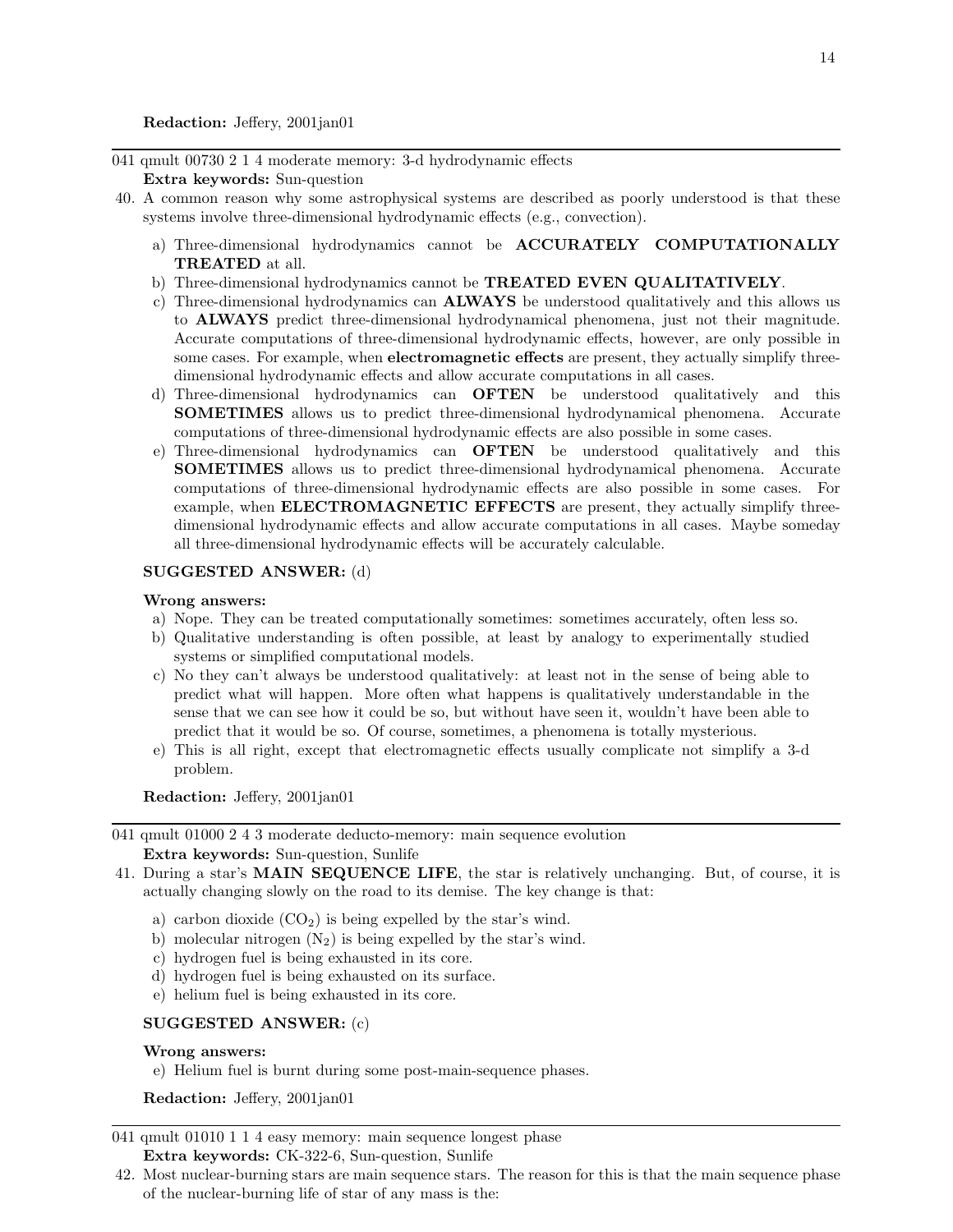- a) shortest phase. b) most popular phase. c) wettest phase. d) longest phase.
- e) darndest phase.

# SUGGESTED ANSWER: (d) See CK-311

#### Wrong answers:

e) As Lurch would say: "Aaaarh."

Redaction: Jeffery, 2001jan01

041 qmult 01020 2 4 2 moderate deducto-memory: main sequence brightening Extra keywords: Sun-question, Sunlife

43. As a MAIN SEQUENCE STAR ages, its luminosity (i.e., total energy output):

a) decreases. b) increases. c) oscillates wildly. d) becomes tangential. e) incinerates.

SUGGESTED ANSWER: (b) See Se-246.

#### Wrong answers:

- a) As the fuel is being exhausted this seems reasonable. But in fact the fuel burns more rapidly as it is expended.
- d) A nonsense answer.
- e) Luminosity is a characteristic of a substance, not a substance itself: the verb incinerate cannot apply to luminosity.

Redaction: Jeffery, 2001jan01

|                       | 041 qmult 01030 2 4 4 mod. deducto-memory: early Sun luminosity                                       |                                               |                     |                 |                  |  |  |
|-----------------------|-------------------------------------------------------------------------------------------------------|-----------------------------------------------|---------------------|-----------------|------------------|--|--|
|                       | <b>Extra keywords:</b> Sun-question, Sunlife                                                          |                                               |                     |                 | than             |  |  |
|                       | 44. At the time the Sun first became a main sequence star, its luminosity was probably<br>at present. |                                               |                     |                 |                  |  |  |
|                       | a) $30\%$ greater                                                                                     | b) $100\%$ greater                            | c) 50 times greater | d) $30\%$ lower | e) $100\%$ lower |  |  |
| SUGGESTED ANSWER: (d) |                                                                                                       |                                               |                     |                 |                  |  |  |
|                       | Wrong answers:                                                                                        |                                               |                     |                 |                  |  |  |
|                       |                                                                                                       | e) Now this doesn't seem very likely does it. |                     |                 |                  |  |  |

Redaction: Jeffery, 2001jan01

042 qmult 00100 2 4 2 moderate deducto-memory: main sequence phase ends 1

### Extra keywords: Sun-question

45. The end of a star's MAIN SEQUENCE LIFE (not its nuclear burning life) comes when it has:

a) exhausted the hydrogen fuel in its corona. b) exhausted the hydrogen fuel in its core region. c) become a white dwarf. d) become a green dwarf. e) exhausted the hydrogen fuel in its sunspots.

### SUGGESTED ANSWER: (b)

#### Wrong answers:

e) Sunspots on other stars are usually called starspots. I once was a colleague of Doug Hall, a great starspot expert: he's now retired: it seems like a long time ago.

Redaction: Jeffery, 2001jan01

042 qmult 00102 1 1 1 easy memory: main sequence phase ends 2 Extra keywords: Sun-question

46. When a star exhausts its core hydrogen fuel its:

a) main sequence phase is ended. b) main sequence phase is at midpoint. c) main sequence phase is beginning. d) red giant phase is ended. e) AGB phase is ended.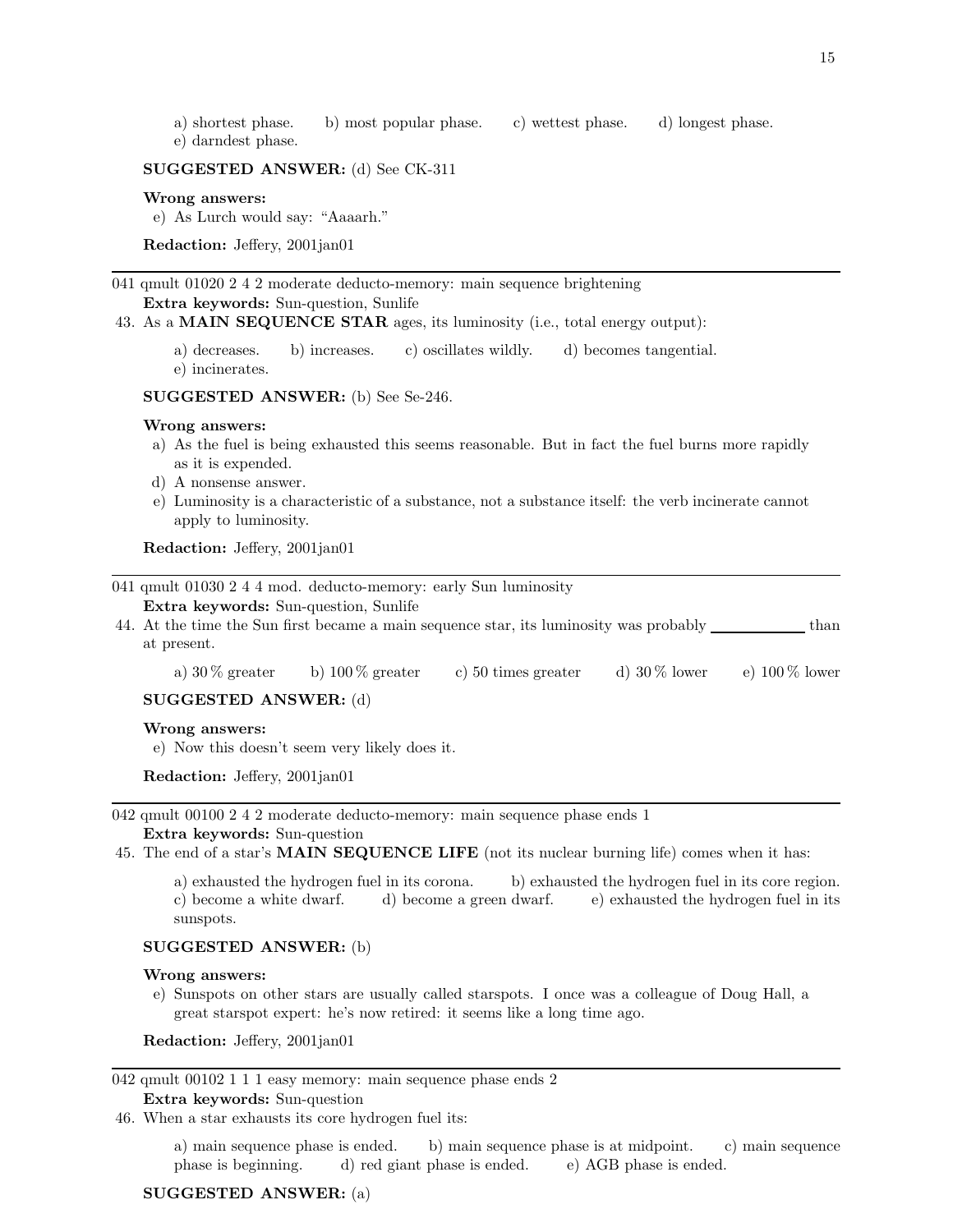#### Wrong answers:

c) As Lurch would say: "Aaaarh."

Redaction: Jeffery, 2001jan01

042 qmult 00110 2 4 4 moderate deducto-memory: post-main sequence of Sun Extra keywords: Sun-question

- 47. After the end of its main sequence lifetime, the Sun will probably go through the following phases in order:
	- a) red giant, helium flash (a very short stage), horizontal branch star, green giant, cometary nebula/pre-white dwarf, white dwarf, black dwarf (very far in the future).
	- b) red giant, helium flash (a very short stage), horizontal branch star, jolly green giant, planetary nebula/pre-white dwarf, white dwarf, black dwarf (very far in the future).
	- c) red giant, helium flash (a very short stage), vertical branch star, second red giant (i.e., asymptotic [red] giant branch star or ABG star), cometary nebula/pre-white dwarf, white dwarf, black dwarf (very far in the future).
	- d) red giant, helium flash (a very short stage), horizontal branch star, second red giant (i.e., asymptotic [red] giant branch star or ABG star), planetary nebula/pre-white dwarf, white dwarf, black dwarf (very far in the future).
	- e) red giant, Larry, Curly, Moe, black dwarf (very far in the future).

**SUGGESTED ANSWER:** (d) See Se-250–252 and Sh-152. Note only stars in the 0.4–3 $M_{\odot}$ range have a helium flash.

#### Wrong answers:

e) Larry, Curly, Moe—you get it—Larry, Curly, . . .

Redaction: Jeffery, 2001jan01

042 qmult 00200 1 4 5 easy deducto-memory: red giants defined sort of Extra keywords: CK-288,296 Sun-question

48. "Let's play Jeopardy! For \$100, the answer is: These stars typically have radiii 10 to 100 times that of the Sun and surface temperatures of 2000–4500 K."

What are \_\_\_\_\_\_\_\_\_\_\_\_\_\_\_, Alex?

a) white dwarfs b) green dwarfs c) red dwarfs d) blue giants e) red giants

### SUGGESTED ANSWER: (e)

#### Wrong answers:

c) Now if they are much bigger than the Sun they wouldn't be dwarfs would they.

Redaction: Jeffery, 2001jan01

042 qmult 00210 2 1 2 moderate memory: star to red giant Extra keywords: Sun-question

49. After its hydrogen-burning life main sequence, a star usually will:

a) expand into a blue supergiant. b) expand into a red giant. c) shrink into a red dwarf. d) just fade out. e) implode to form a protostar.

### SUGGESTED ANSWER: (b)

#### Wrong answers:

e) As Lurch would say: "Aaaarh."

Redaction: Jeffery, 2001jan01

042 qmult 00300 2 4 3 moderate deducto-memory: horizontal branch star defined Extra keywords: CK-327, Sh-149, Sun-question life

50. Lower mass stars (i.e., those which had main sequence mass  $\leq 8M_{\odot}$ ) when burning helium to carbon and oxygen in their **CORES** are called stars.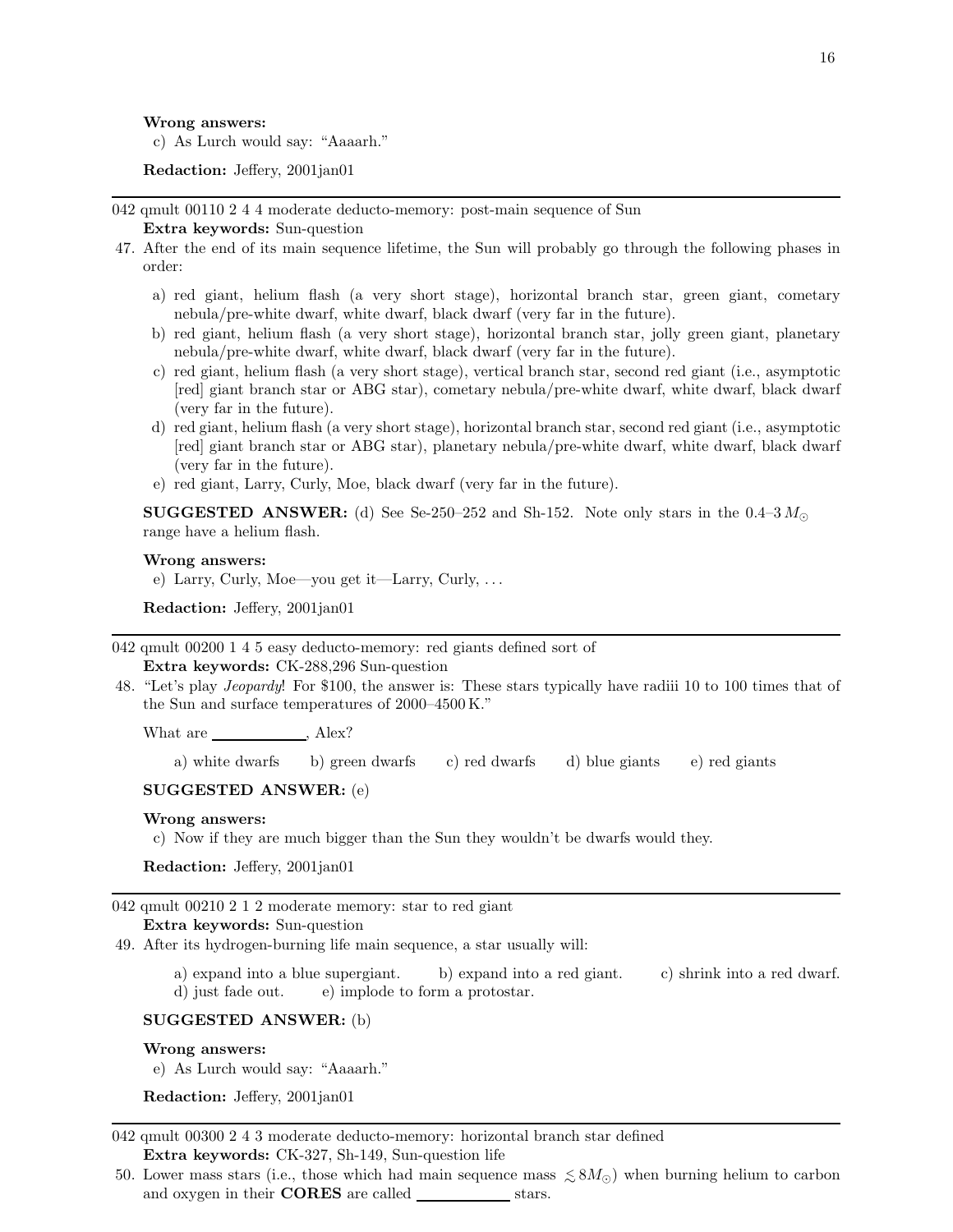a) red giant b) supergiant c) horizontal branch d) vertical branch e) oblique branch

SUGGESTED ANSWER: (c) Sh-149 limits the term to stars that don't become core-collapse supernovae which seems right to me.

### Wrong answers:

e) As Lurch would say: "Aaaarh."

Redaction: Jeffery, 2001jan01

042 qmult 00400 2 4 2 moderate deducto-memory: AGB star defined Extra keywords: CK-328,346, FK-496,497, Sun-question

- 51. Lower mass stars (i.e., those which had main sequence mass  $\lesssim 4M_{\odot}$ ) when burning helium to carbon and oxygen in a shell around an inert carbon-oxygen core, but before they have lost a lot of mass in helium shell flashes, are called stars.
	- a) red dwarf b) asymptotic giant branch (AGB) c) horizontal branch d) vertical branch e) oblique branch

**SUGGESTED ANSWER:** (b) CK and FK disagree a bit about what happens to  $4-8M_{\odot}$  stars. But certainly what happens below  $4M_{\odot}$  is clear.

### Wrong answers:

e) As Lurch would say: "Aaaarh."

Redaction: Jeffery, 2001jan01

042 qmult 00410 1 4 3 easy deducto-memory: AGB Sun vaporizes Earth

# Extra keywords: Sun-question

- 52. If in its AGB (asymptotic red giant) phase (or 2nd red giant phase), the Sun has expanded and enveloped the Earth, the Earth will:
	- a) very quickly collapse to a black hole.
	- b) become a red giant star.
	- c) spiral into the deeper layers of the Sun because of the drag forces of the Sun's outer layers. There the Earth will be totally vaporized. "So the glory of this world passes away": Sic transit gloria mundi.
	- d) gain escape velocity and be ejected from the solar system because of the drag forces of the Sun's outer layers.
	- e) implode to form a protostar.

SUGGESTED ANSWER: (c) Zeilik p. 359 gives the Earth only about 200 years of survival after envelopment.

I once carried on a conversation in Latin: "E pluribus unum", "tempus fugit", "natura nonsaltum", "O tempores, O mores", "in vino veritas".

#### Wrong answers:

- a) We havn't discussed black holes, but I don't think this answer would seem plausible compared to the others.
- b) This is what the Sun is doing, not the Earth.
- d) Drag forces slow down, they don't accelerate. They always oppose motion.
- e) The Earth is much too small to become a protostar and why would it do this.

Redaction: Jeffery, 2001jan01

042 qmult 00500 2 4 2 moderate deducto-memory: helium shell flash defined Extra keywords: CK-328,346, FK-493, Sun-question

53. "Let's play Jeopardy! For \$100, the answer is: These short-time scale episodes of explosive helium shell burning in late stellar evolution eject material that become planetary nebulae."

What are  $\hfill$  , Alex?

a) hydrogen shell flashes b) helium shell flashes c) supernovae d) hypernovae